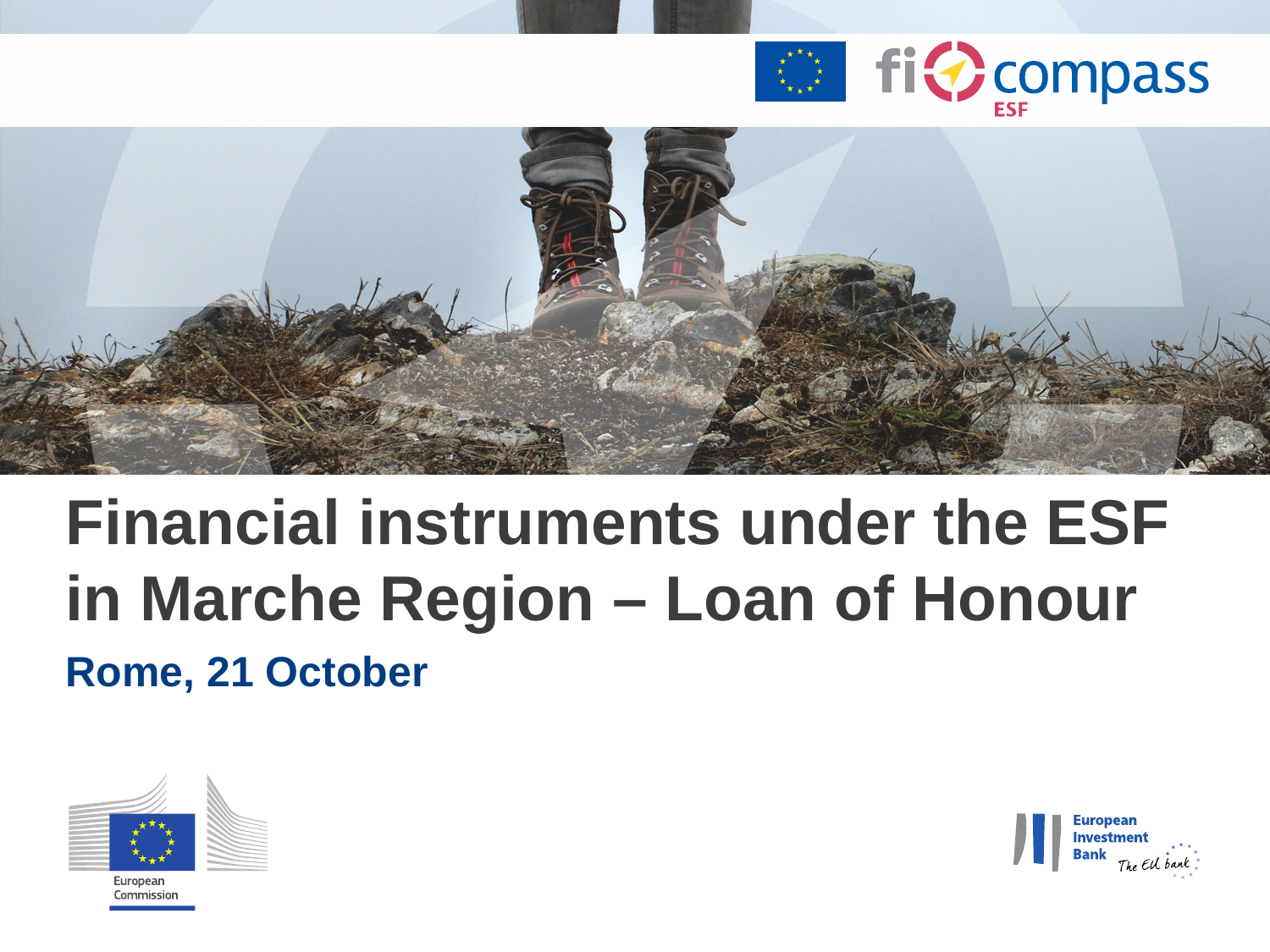

## **INTRODUCTION**

### **Marche Region**



- One of the most industrialised regions in Italy.
- Regional model of development based on micro, small and mediumsized enterprises (SMEs) located in industrial districts.
- 1.500.000 inhabitants.
- 160.000 SMEs.
- 9.2% unemployment rate.
- 62.2% employment rate, but 70.5 men and 54.0 women.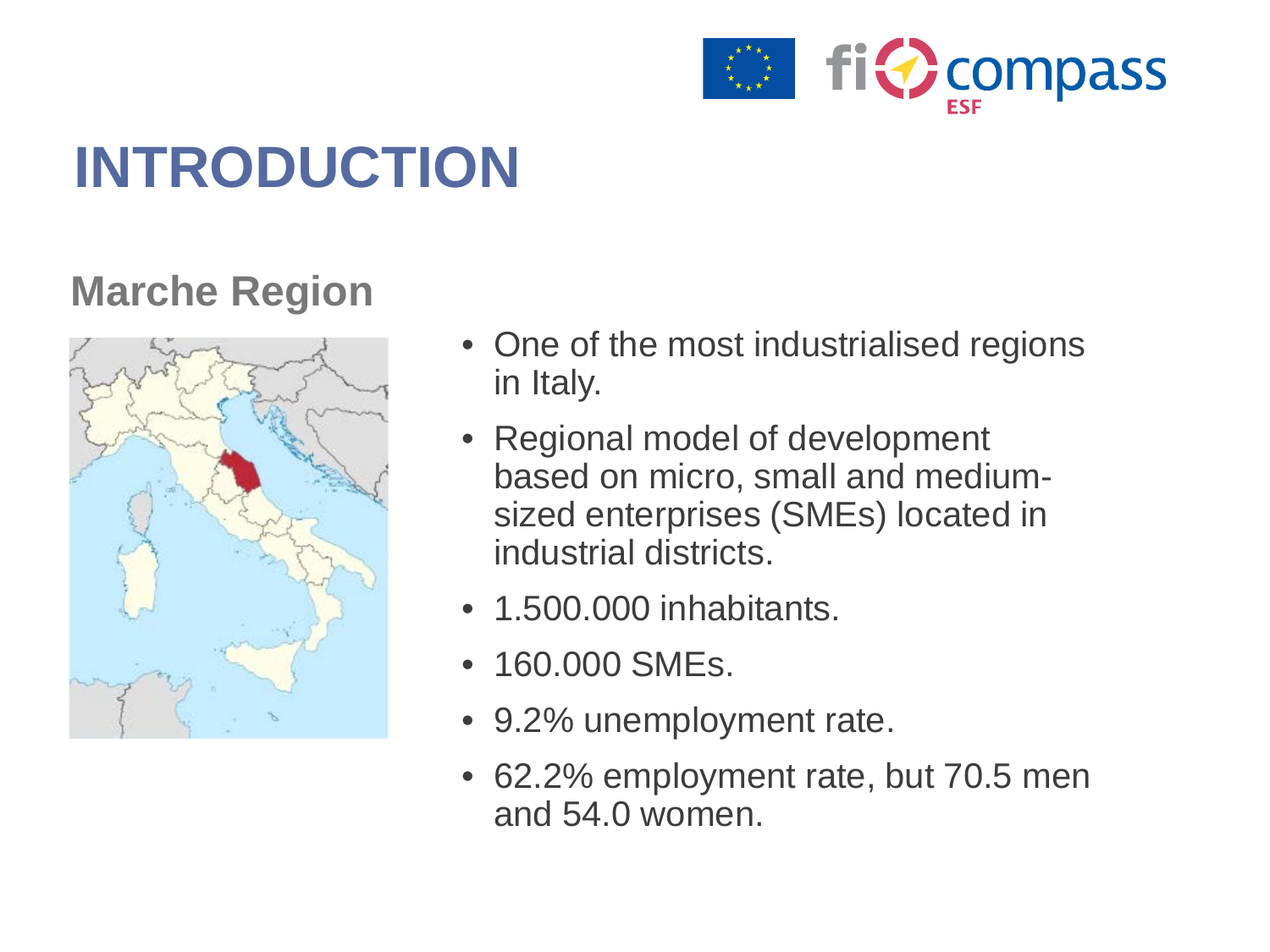

## **INTRODUCTION**

### Description of the initiative

- Loan of Honour backed by a guarantee scheme.
- ESF, Regional Axis Employability.
- The project has been developed over the course of three cycles (2006-2008, 2010-2012 and 2013-2015) in two programming periods (2000-2006 and 2007-2013).
- The loan took the form of microcredit to promote entrepreneurship, offering jobless individuals the resources and training needed to set up a business.
- Sectors of interventions: production of goods/manufacturing, trade and services.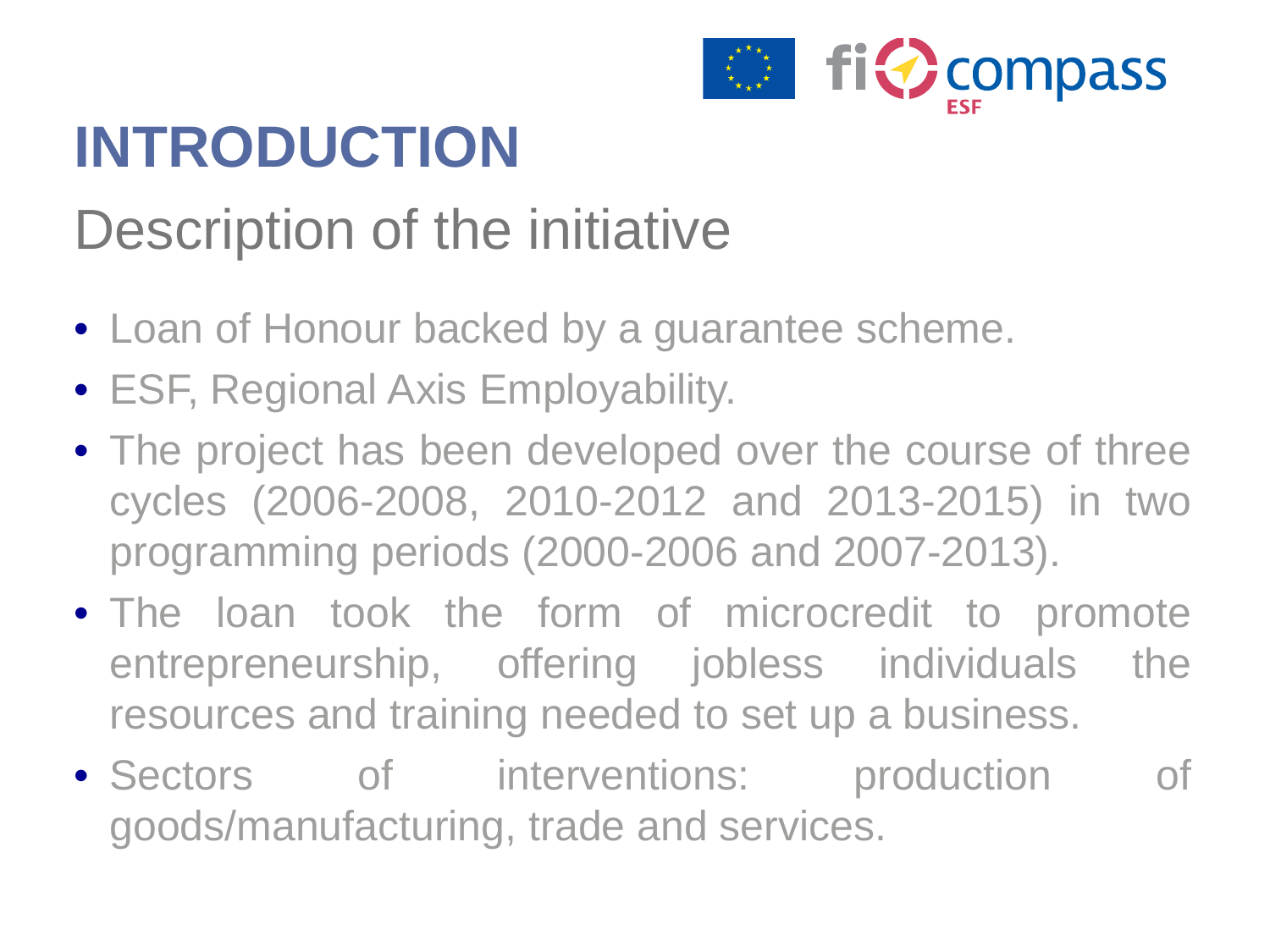

## **INTRODUCTION Objectives**

- To facilitate the access to credit for those who have difficulties in obtaining financing through the traditional banking channels (especially young people).
- To provide training tools and specialist support to good ideas.
- Helping to start up new businesses in the medium-term, excluding the use of borrower collaterals of any kind and providing free technical assistance (training).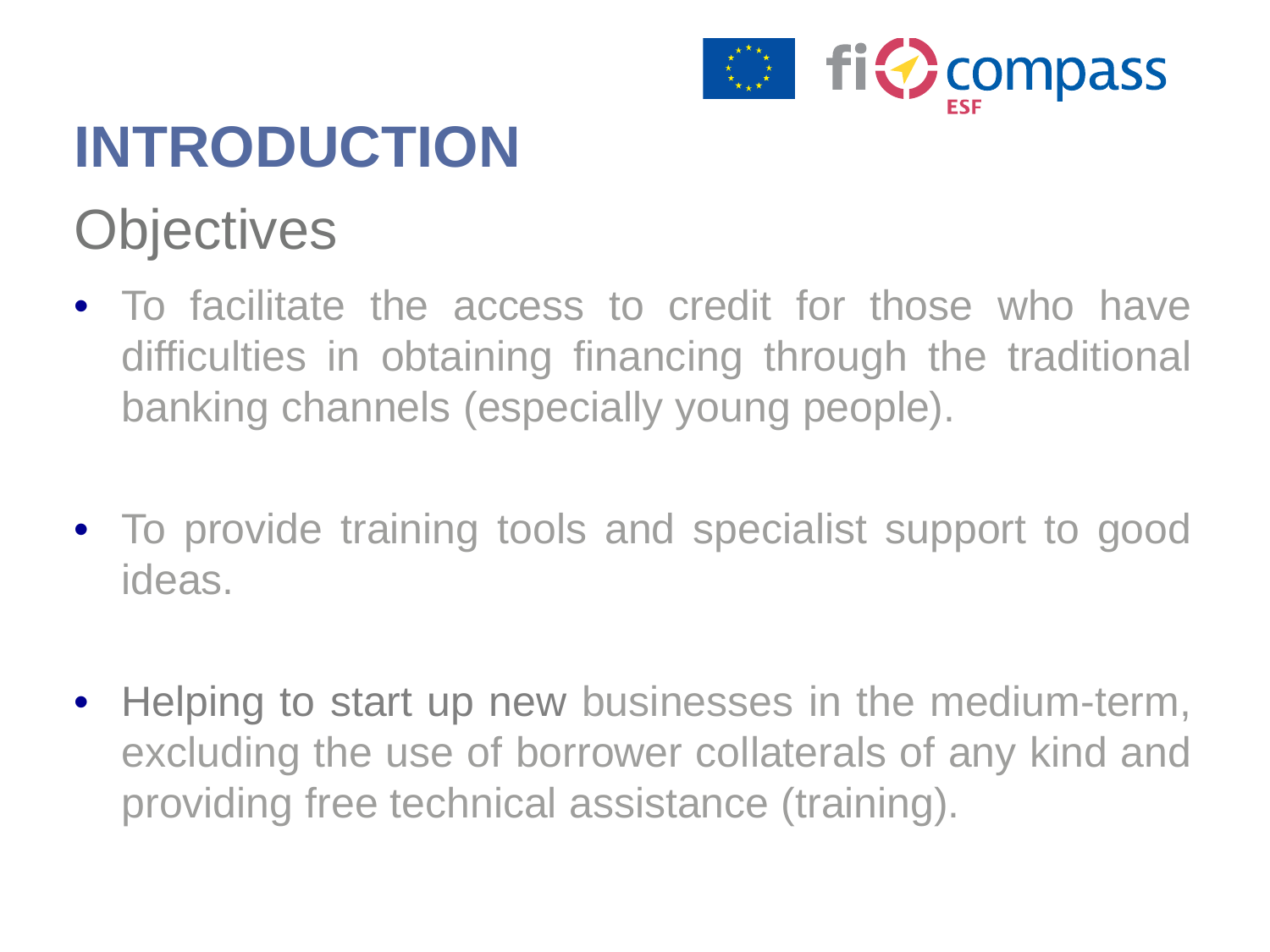

### **KEY FEATURES**

- **SOCIAL NEEDS:** Setting up initiatives able to support entrepreneurship and job creation through the use of loans covering the launch and management of new businesses.
- **DEMAND SIDE:** Unemployed/jobseekers, layoff workers, employed women "over 35".
- **SUPPLY SIDE:** OP 2007-2013 resources (ESF + national cofinancing ) combined with private resources.
- **FINANCIAL INTERMEDIARIES/PARTNERS:** Commercial banks; consulting/training companies.
- **ENABLING ENVIRONMENT:** Supporting the socio-economic development of the Region, and reducing the dependence on public assistance employment programs.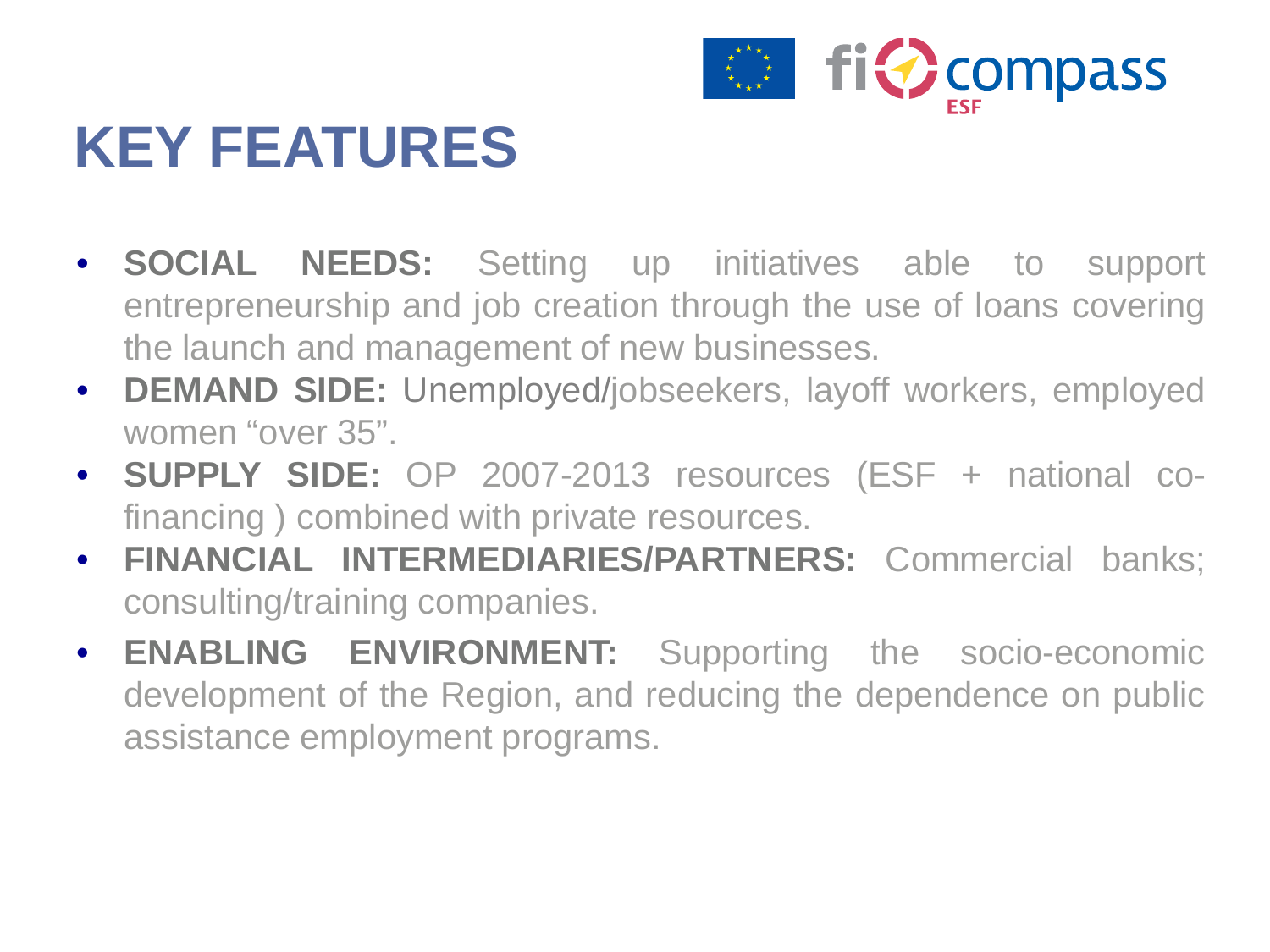



**\* FoF designed by the Investment Committee**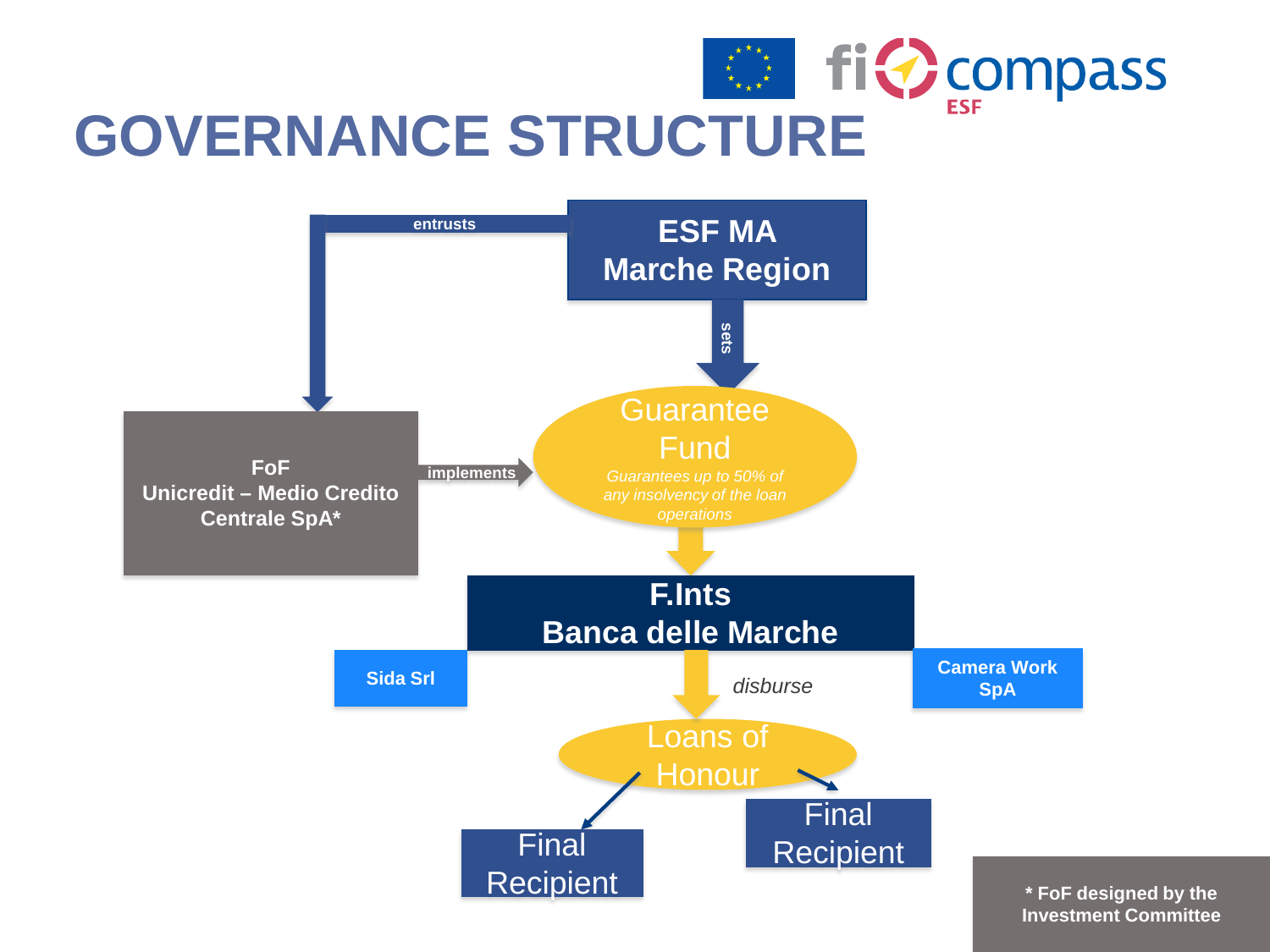

### **FINANCIAL PRODUCT**

**Guarantee Scheme**

**Backing the Loan of Honour, it guarantees Banca delle Marche up to 50% of any insolvency**

#### **Loan of Honour**

**The maximum amounts of loans: € 25 000 in the case of sole companies and companies with less than three members; € 50 000 in the case of companies with at least 3 members. The duration of the loan is 6 years at a fixed interest rate and including the spread of 3.2%. The borrower repays the loan after 12 months since the first payment in 6 years (monthly tranches).**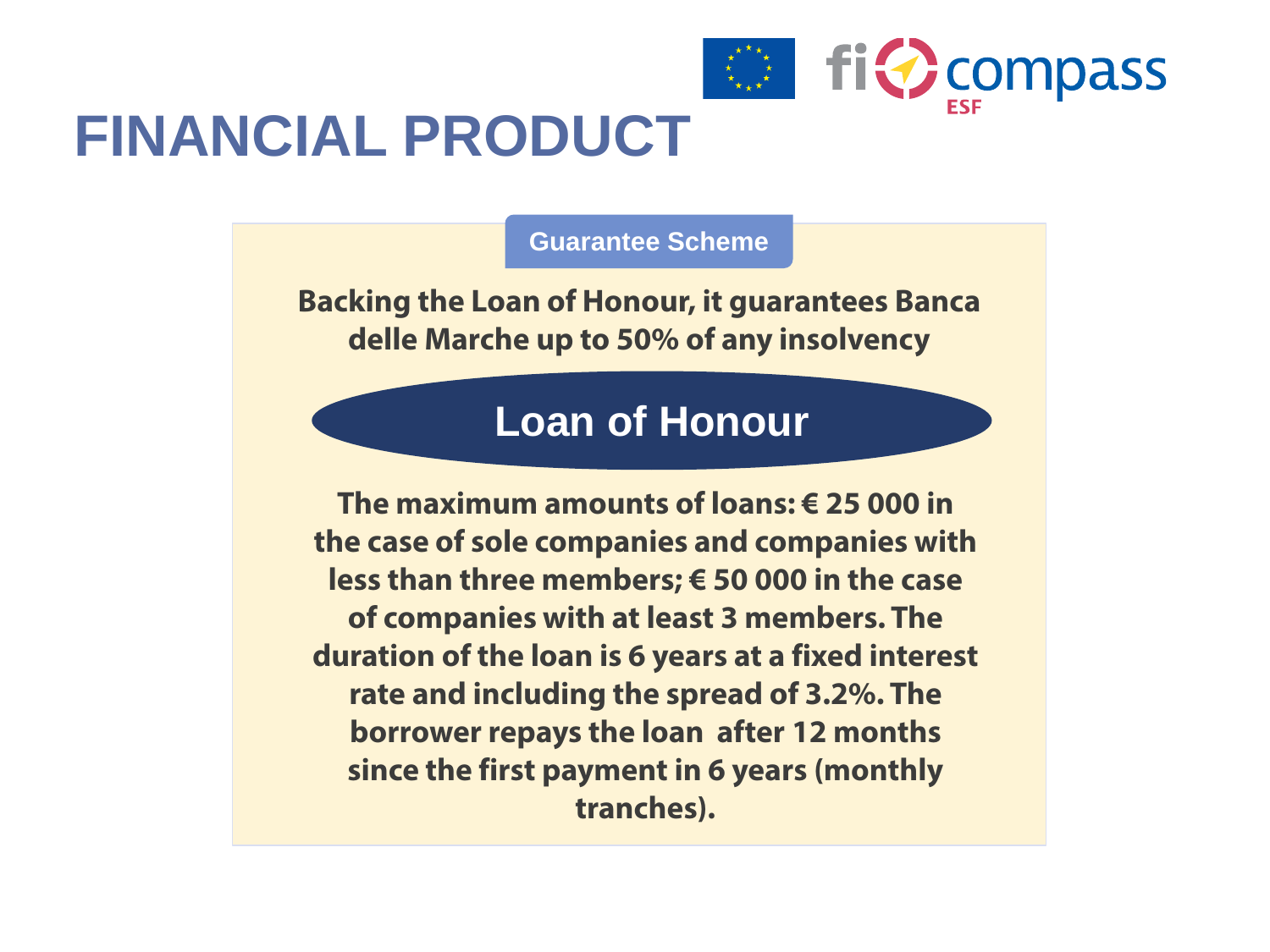

## **FINANCIAL PRODUCT**

### Leverage effect

• The leverage effect of the guarantee scheme was €16.393.765,10 of Loans €3.800.000 of guarantees (1.500.560 ESF)



Leverage x4.31 (total programme contribution) Leverage X 10,89 (ESF contribution)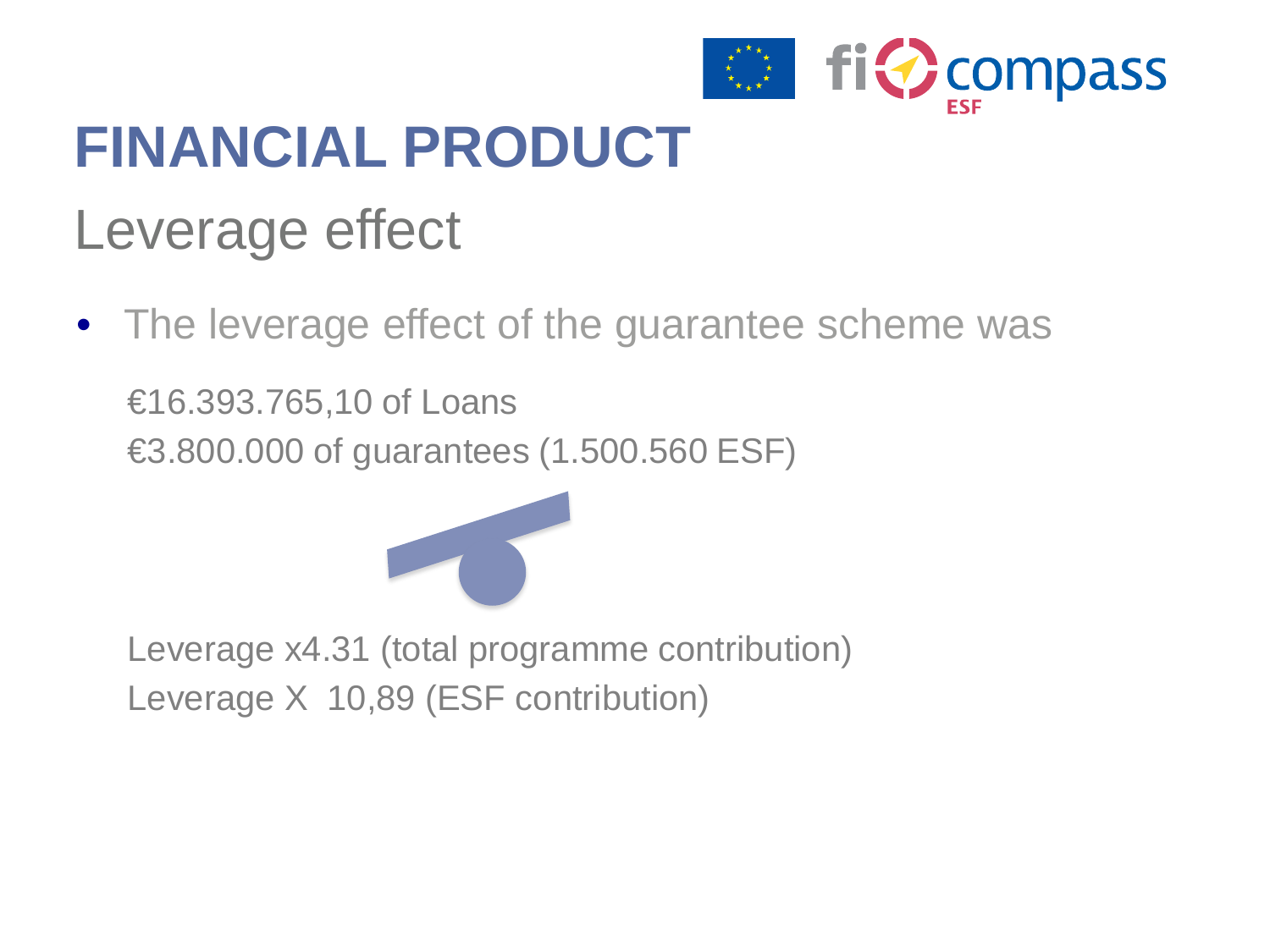

# **RESULTS** Main figures

- 867 microenterprises benefited from the guarantee.
- 1355 new firms financed over the course of 3 cycles (2006-2008, 2010-2012 and 2013- 2015).

|             |                                        |                             | <b>Loans</b> |               |
|-------------|----------------------------------------|-----------------------------|--------------|---------------|
| <b>Call</b> | <b>Implementation</b><br><b>Period</b> | <b>Partial</b><br>guarantee | Achieved     | <b>Target</b> |
| 1st call    | 2006-2008                              | no<br>guarantee             | 488          | 500           |
| 2nd call    | 2010-2012                              | guarantee                   | 480          | 400           |
| 3rd call    | 2013-2015                              | quarantee                   | 387          | 400           |
|             |                                        | <b>Total</b>                | 1355         | 1300          |

| of loans | job coefficient | jobs created                       |
|----------|-----------------|------------------------------------|
| 1355     | 2.5             | 3387.5                             |
| of ent.  | average loan    | total amount of loan covered<br>by |
| 867      | 18.908          | 16.393.765                         |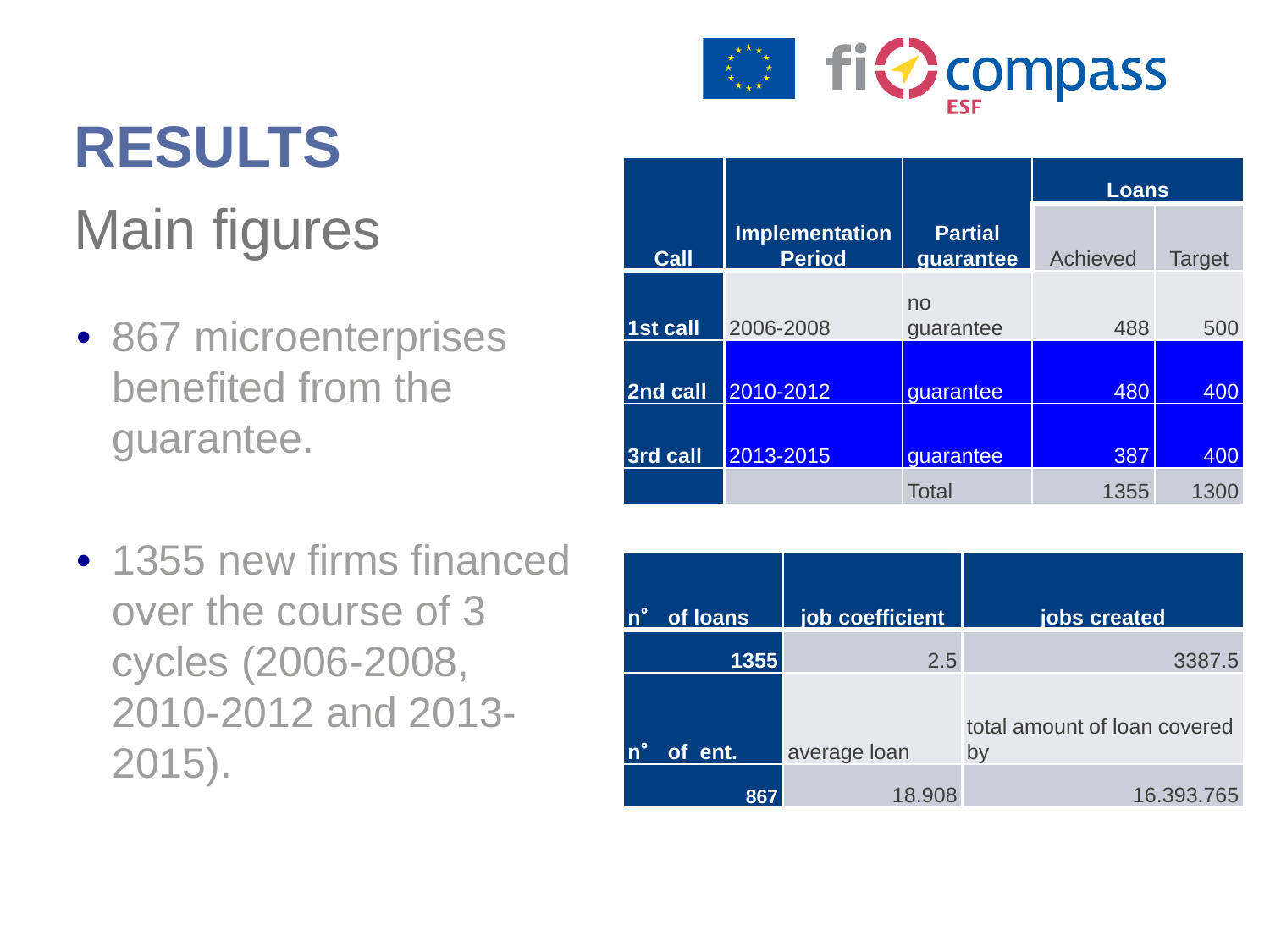

### **RESULTS**

- Reduction of information asymmetry as the regional Government partially financed the guarantee.
- The partial guarantee is a disincentive for the F.Ints to behave opportunistically and to carry out an appropriate screening of the potential borrower as it provides its resources and risk part of the capital.
- These kind of initiatives are further less costly than direct financing and co-financing in terms of public funds.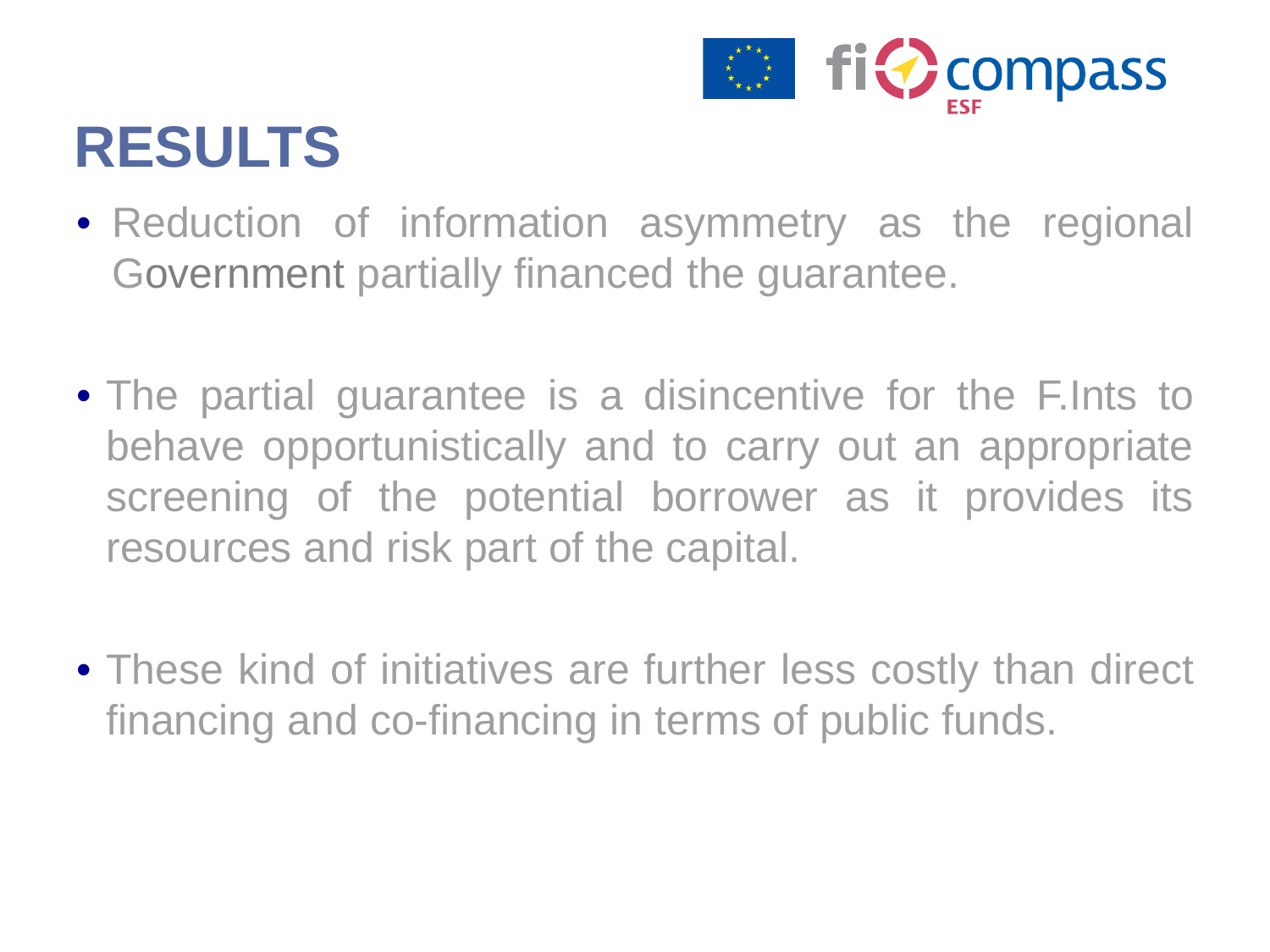

## **LESSONS LEARNED**

- Loans perform better than grants in enhancing commitment and consciousness between the lender and the borrower.
- Importance of actors involved being locally-bounded as the network and the knowledge of the context allows a fast and effective delivery of the policy.
- The non-financial services are of crucial importance in the development of the business and the microfinance constraint regarding the professional nature of the services
- The presence of the tutor gives credibility to the project when it is assessed by the bank and has been crucial in the first year of business life.
- The MA is about to launch the fourth call of the Loan of Honour setting up a system of result oriented professional non-services: the beneficiary will be helped in the business plan's draft and in the first year of activity by an expert paid only after the financing from the bank.